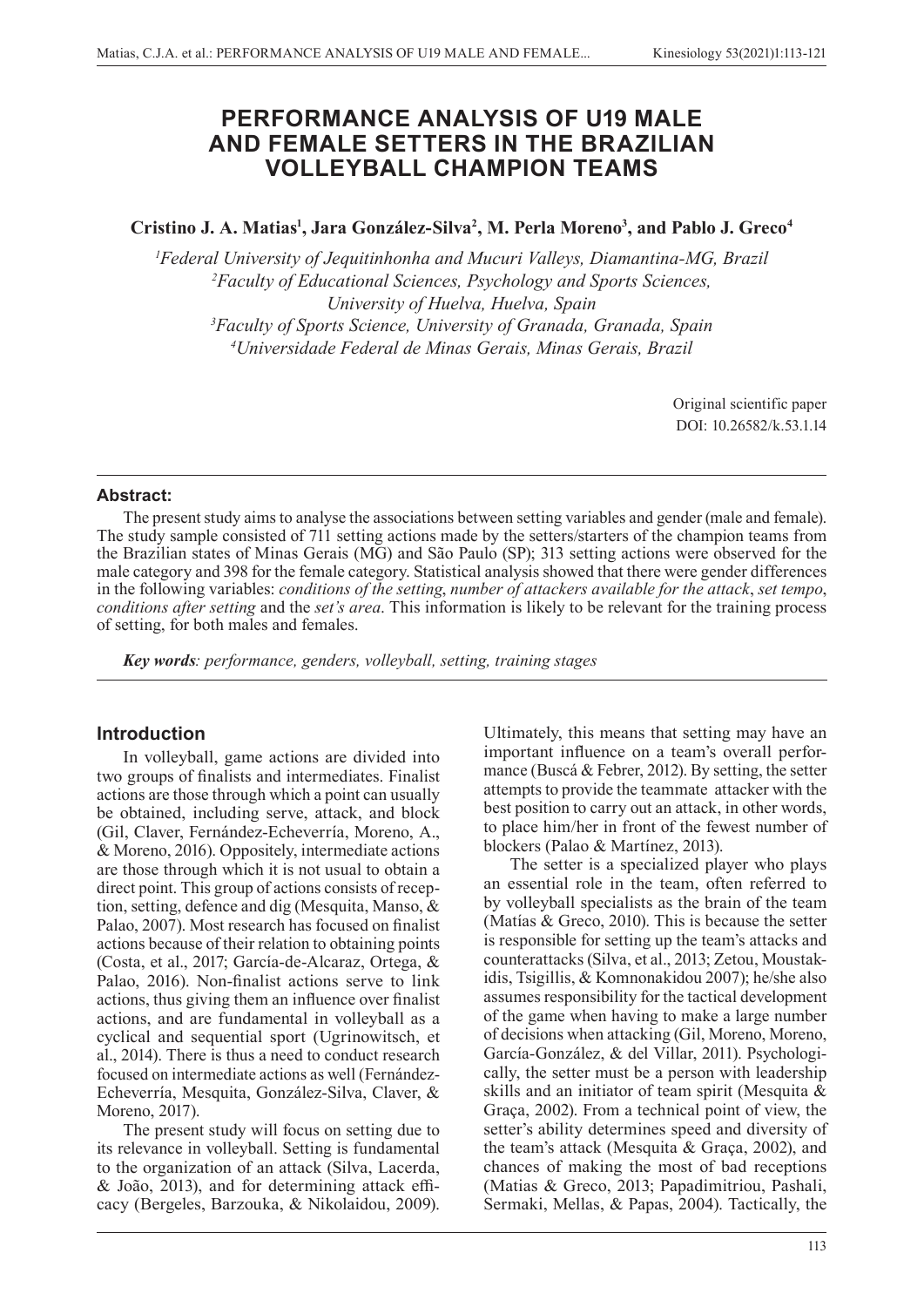setter has to set the ball taking into account different defensive formations of the opponent (Matias & Greco, 2010) to create attack situations that unbalance the blockers (Afonso, Mesquita, Marcelino, & Silva, 2010).

Out of different volleyball game actions, setting is the first function in play for which specialization occurs on the path of player development (Maia & Mesquita, 2006; Moutinho, Marques, & Maia, 2003), and it is typically recommended that it should start at the age between 14 and 16 years (Milistetd, Mesquita, do Nascimiento, & Sobrinho, 2009). Although specialization begins at the same time for boys and girls, certain gender differences can be observed in setting performance. These differences may be due to differences between genders in terms of anatomy, but also due to the structure of the game, the techniques and tactics used, and the effectiveness of the actions (Costa, Afonso, Brant & Mesquita, 2012) for the different gender categories.

Despite the importance of setting, few investigations have focused on it. Some, such as Silva, Lacerda, and João (2014), have studied the form of the setter and the actions if this player that determine victory. Other studies have focused on understanding how preceding actions affect setting (Afonso, Esteves, Araújo, Thomas, & Mesquita, 2012; González-Silva, Moreno, A., Fernández-Echeverría, Claver, & Moreno, 2019), or how the characteristics of this action influence phases of the game (Palao & Ahrabi-Fard, 2014). Of these investigations, most were conducted at the elite level, with a minority studying training categories (González-Silva, Moreno, Fernández-Echeverría, Claver, & Moreno, 2016).

On the other hand, gender is an underlying variable in the analysis of sports performance, because it generates certain performance differences. Specifically, in volleyball, these differences are manifested in the anthropometric (Mihalik, et al., 2008) and psychological characteristics of female and male players (Malousaris, et al., 2008), as well as in the structure of the game, the technique and tactics used, and the efficacy of the actions (Costa, et al., 2012).

Given the importance of the setter's performance in volleyball and the fact that most previous studies have focused on elite volleyball rather than young players in various training stages, it is important to conduct studies in this area. In addition, it is appropriate to consider the gender in the study, due to the existing differences depending on this variable. Therefore, the present study aims to analyse the associations between setting variables and gender (male and female) in volleyball of U-19 category.

# **Methods**

#### **Sample**

The study sample consisted of 711 setting actions, of which 313 were from the male category and 398 from the female category, carried out by the setters/starters of the champion teams from the states of Minas Gerais (MG) and São Paulo (SP) in Brazil. Therefore, the sample comprised four setters, two male and two female.

Observations were made from two matches from the male category, and two matches from the female category. For each category, one game was observed from the end of each of the MG and SP state championships.

This study takes into account the standards established by the National Health Council of Brazil for studies using human participants and was approved by the Ethics Committee for Studies of the Federal University of Minas Gerais (UFMG), see nº ETIC 165/08. The participants agreed to participate voluntarily in our study and accepted the absence of any financial reimbursement. Acknowledgement of the right to withdraw from participation without implication was also collected, and we guaranteed that participants would remain anonymous. The objective of the study was explained to and understood by the participants. Finally, the respective results were presented to each of the participants. Participants recorded their agreement to participate by signing a Terms of Free and Clarified Consent form.

### **Variables**

The variables considered in the study are presented below:

*Setting conditions*: understood as the zone and delivery characteristics of the ball for the performance of the set. The categories were: *excellent*, the ball reaches the attack zone and allows for a jump set with all the attack options; *acceptable*, the ball reaches the attack zone but only allows for a standing set with just several attack options; *not acceptable*, the ball reaches the attack or defence zone and limits the number of attack combinations available (Afonso, et al., 2012).

*Number of attackers available for the attack:*  defined as the number of attackers available to perform the attack at the time of setting. The categories were: *one*, only one player is available to perform the attack; *two*, two players are available to perform the attack; *three*, three players are available to perform the attack; *four*, four players are available to perform the attack (Matias & Greco 2011a; 2011b).

*Tempo of set:* "defined as the interaction between the moment when the setter made contact with the ball and the start of the attackers' approach"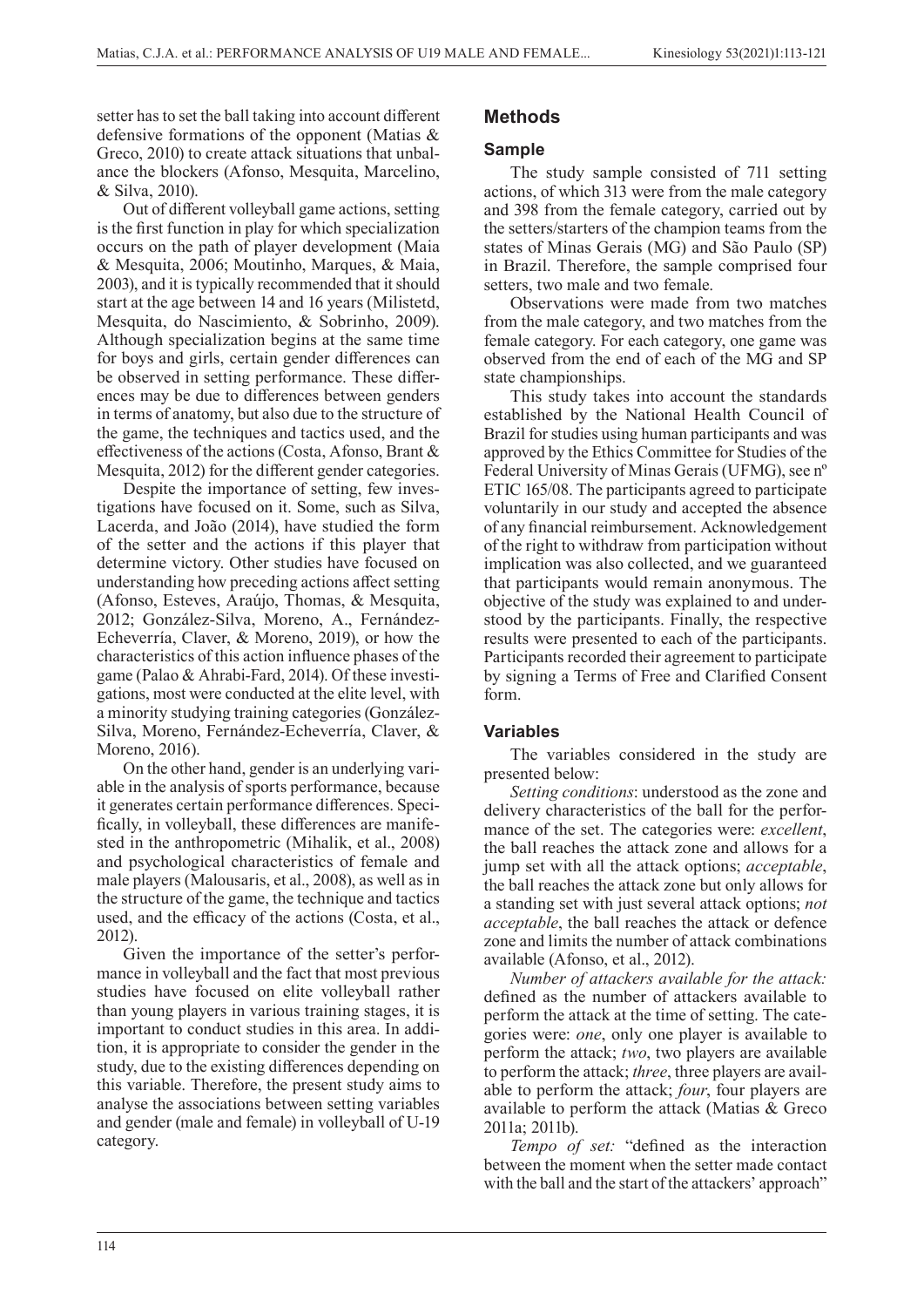(Castro & Mesquita, 2010: 199). An adaptation of the criteria Afonso et al. (2010) and Papadimitriou et al. (2004), used also in the study by González-Silva, Fernández-Echeverría, Conejero, and Moreno (2020), establishes three tempos considering the position of the attacker once the ball gets to the setter: *first tempo*, the attacker is in the air; *second tempo,* the attacker is making the penultimate stride of the approach; *third tempo,* the attacker has not started the attack approach, and *setter attack,* the setter makes the attack on the second contact*.*

*Conditions after setting*: defined as the quantitative attacker to blocker/s ratio as a result of the setting. The categories were: *perfect*, setting results in an attacker-blocker ratio of 1:0, that is, no block has been formed; *good*, setting results in an attackerblocker ratio of 1:1, that is, a single opponent jumps to block; *bad*, setting results in an attacker-blocker ratio of 1:2 or 1:3, that is, two or three opponents jump to the block (adapted from Moreno, Moreno, Ureña, Iglesias, & Del Villar, 2008).

*Setting outcome*: understood as the result of the final attack process, that is, the outcome of the attack made by the player to whom the setting was sent. The categories were: *good*, the attack limits opposing team's combinations of offensive plays or a first tempo in the construction of a counterattack; *bad*, the attack does not hinder the opposing team's construction of a counterattack and provides them with attack options; *point*, the team scores a point by a direct attack or by the opposing team's inability to defend (Coleman, 1975).

*Setting's area*, understood as the zone of the court from where the attacker performs the attack (Figure 1). The criteria used by Papadimitriou et al. (2004) were the following: *zone 1, 2, 3, 4, and 6.*

*Player to whom the setting was sent*: understood as the function of the player function who carries out the attack. Similarly to those used by other investigations (Maia & Mesquita, 2006; Stankoviae, Ruiz-Llamanas, Periae, & Quiroga, 2018), the categories were: *receiver,* the attack is made by the receiving player; *middle blocker*, the attack is made by the middle blocker; *opposite*, the attack is performed by the opposite hitter; *setter*, the attack is made by the setter.

*Gender,* differentiates two genders, *male* and *female*.



### **Procedure and data gathering**

The matches, which were the finals of the championships, were recorded to MiniDVD format (with the camera fixed behind the game area, specifically behind the defence zone, which allowed for recording of the entire court). Later these recordings were transformed to MPG format by connecting the video recorder (Canon ZR-300) to the computer by means of the firewire connection. A database for game analysis was created using the Simi Scout behaviour analysis software (Matias, Costa, Lima, Greco, & Greco, 2005) after video capture and the inclusion of the analysis variables.

# **Reliability**

One observer was trained to carry out the observation, to guarantee the reliability of it. Different training sessions surpass 10% of the sample (Losada & Manolov, 2015). In all the variables, values of .81 of the Cohen's Kappa were obtained (Fleiss, Levin, & Paik, 2003).

# **Statistical analysis**

The association between the study variables and gender (male and female) was verified by the inferential analysis. Specifically, contingency tables, Chi-Square, and Cramer's V values, with the correction of Monte Carlo, were included. The value of  $p$ <.05 was the value of significance to be considered. The statistical software package SPSS was used for conducting the analyses.

# **Results**

A significant association was obtained between *gender* and *setting conditions* ( $\chi^2$ =22.500; Cramer's V=.178; p<.001). Contributed positively: the *male gender* with *excellent setting conditions* and the *female gender* with *acceptable setting conditions* (Table 1).

A significant association was obtained between *gender* and *number of attackers available for the attack*  $(\chi^2 = 142.174;$  Cramer's V=.447; p<.001). Contributed positively: the *male gender* with *four available players*, and the *female gender* with *one* or *two available players* (Table 2).

A significant association was obtained between *gender* and *tempo of set*  $(\chi^2 = 8.641)$ ; Cramer's V=.118; p=.034). Contributed positively: the *male gender* with *second tempo*, and the *female gender* with *third tempo* (Table 3).

A significant association was obtained between gender and *conditions after setting*  $(\chi^2=11.343;$ Cramer's V=.126; p=.003). Contributed positively: the *male gender* with *good*, and the *female gender*  with *bad* (Table 4).

Statistical analysis was not conducted to test the associations between *gender* and *setting outcome Figure 1. Setting's areas.*  $(\gamma^2 = 5.084; \text{Cramer's V} = 0.085; \text{p} = 166).$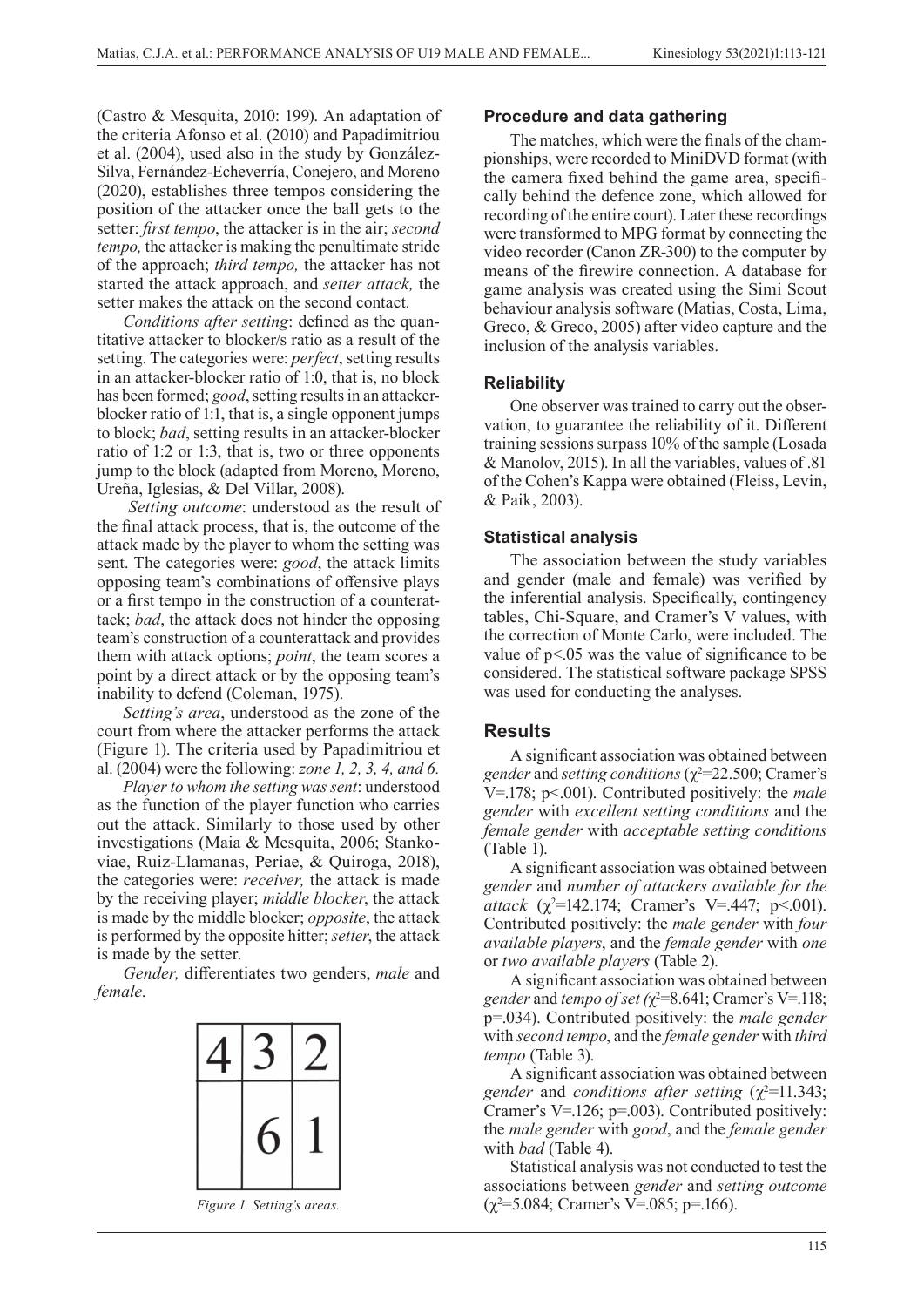|                       |                |                           |        | Gender |       |
|-----------------------|----------------|---------------------------|--------|--------|-------|
|                       |                |                           | Male   | Female | Total |
| Setting<br>conditions | Excellent      | Count                     | 174    | 160    | 334   |
|                       |                | <b>Expected frequency</b> | 147.0  | 187.0  | 334.0 |
|                       |                | Adjusted residuals        | 4.1    | $-4.1$ |       |
|                       |                | Count                     | 19     | 58     | 77    |
|                       | Acceptable     | Expected frequency        | 33.9   | 43.1   | 77.0  |
|                       |                | Adjusted residuals        | $-3.6$ | 3.6    |       |
|                       |                | Count                     | 120    | 180    | 300   |
|                       | Not acceptable | Expected frequency        | 132.1  | 167.9  | 300.0 |
|                       |                | Adjusted residuals        | $-1.8$ | 1.8    |       |
| Total                 |                | Count                     | 313    | 398    | 711   |
|                       |                | <b>Expected frequency</b> | 313.0  | 398.0  | 711.0 |

#### *Table 1. Contingency table gender – setting conditions*

No cells (.0%) have an expected frequency less than 5. The minimal expected frequency is 33.90.

*Table 2. Contingency table gender – number of attackers available for the attack*

|                   |       |                           |        | Gender  |       |
|-------------------|-------|---------------------------|--------|---------|-------|
|                   |       |                           | Male   | Female  | Total |
|                   | One   | Count                     | 21     | 60      | 81    |
|                   |       | <b>Expected frequency</b> | 35.7   | 45.3    | 81.0  |
|                   |       | Adjusted residuals        | $-3.5$ | 3.5     |       |
|                   | Two   | Count                     | 71     | 158     | 229   |
| Number of         |       | <b>Expected frequency</b> | 100.8  | 128.2   | 229.0 |
| attackers         |       | Adjusted residuals        | $-4.8$ | 4.8     |       |
| available for the | Three | Count                     | 117    | 174     | 291   |
| attack            |       | <b>Expected frequency</b> | 128.1  | 162.9   | 291.0 |
|                   |       | Adjusted residuals        | $-1.7$ | 1.7     |       |
|                   | Four  | Count                     | 104    | 6       | 110   |
|                   |       | <b>Expected frequency</b> | 48.8   | 61.6    | 110.0 |
|                   |       | Adjusted residuals        | 11.6   | $-11.6$ |       |
| Total             |       | Count                     | 313    | 110     | 711   |
|                   |       | Expected frequency        | 313.0  | 110.0   | 711.0 |

No cells (.0%) have an expected frequency less than 5. The minimal expected frequency is 35.66.

#### *Table 3. Contingency table gender – tempo of set*

|              |                      |                           |        | Gender          |       |
|--------------|----------------------|---------------------------|--------|-----------------|-------|
|              |                      |                           | Male   | Female          | Total |
|              | $1^\circ$ tempo      | Count                     | 100    | 114             | 214   |
|              |                      | <b>Expected frequency</b> | 94.2   | 119.8           | 214.0 |
|              |                      | Adjusted residuals        | 1.0    | $-1.0$          |       |
|              | $2^{\circ}$ tempo    | Count                     | 80     | 74              | 154   |
|              |                      | Expected frequency        | 67.8   | 86.2            | 154.0 |
|              |                      | Adjusted residuals        | 2.2    | $-2.2$          |       |
| Tempo of set |                      | Count                     | 125    | 100             | 325   |
|              | 3 <sup>°</sup> tempo | <b>Expected frequency</b> | 143.1  | 181.9           | 325.0 |
|              |                      | Adjusted residuals        | $-2.7$ | 2.7             |       |
|              | Setter attack        | Count                     | 8      | 10 <sup>°</sup> | 18    |
|              |                      | Expected frequency        | 7.9    | 10.1            | 18.0  |
|              |                      | Adjusted residuals        | .0     | .0              |       |
| Total        |                      | Count                     | 313    | 398             | 711   |
|              |                      | Expected frequency        | 313.0  | 398.0           | 711.0 |

No cells (.0%) have an expected frequency less than 5. The minimal expected frequency is 7.92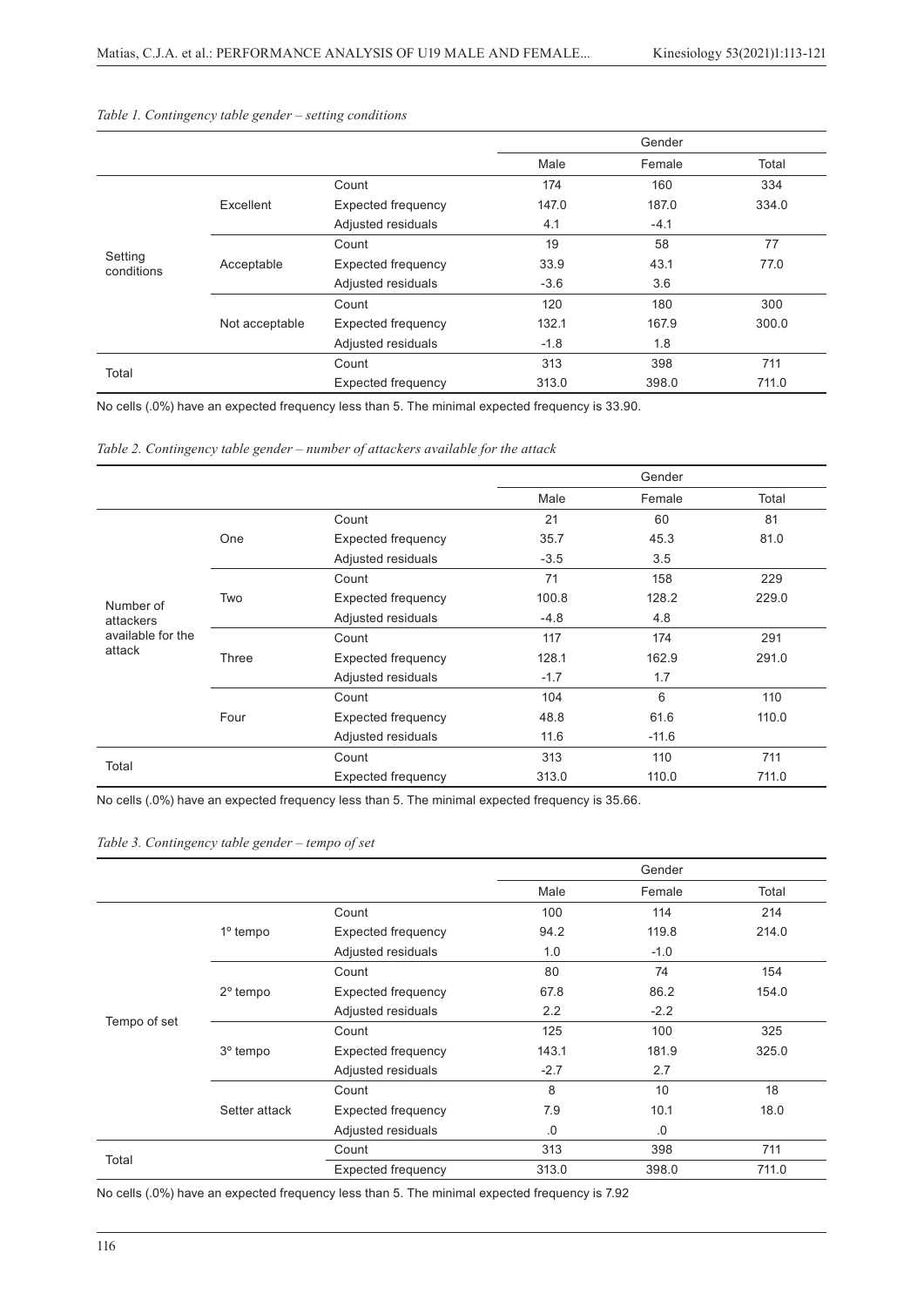|                             |         |                    |        | Gender |       |
|-----------------------------|---------|--------------------|--------|--------|-------|
|                             |         |                    | Male   | Female | Total |
|                             |         | Count              | 190    | 289    | 479   |
|                             | Bad     | Expected frequency | 210    | 268.1  | 479.0 |
|                             |         | Adjusted residuals | $-3.4$ | 3.4    |       |
|                             |         | Count              | 105    | 94     | 199   |
| Conditions after<br>setting | Good    | Expected frequency | 87.6   | 111.4  | 199.0 |
|                             |         | Adjusted residuals | 2.9    | $-2,9$ |       |
|                             |         | Count              | 18     | 15     | 33    |
|                             | Perfect | Expected frequency | 14.5   | 18.5   | 33.0  |
|                             |         | Adjusted residuals | 1.2    | $-1.2$ |       |
| Total                       |         | Count              | 313    | 398    | 711   |
|                             |         | Expected frequency | 313.0  | 398.0  | 711.0 |

#### *Table 4. Contingency table gender – conditions after setting*

No cells (.0%) have an expected frequency less than 5. The minimal expected frequency is 14.53

*Table 5. Contingency table gender – setting's area*

|                |            |                           |        | Gender |       |
|----------------|------------|---------------------------|--------|--------|-------|
|                |            |                           | Male   | Female | Total |
|                | Zone one   | Count                     | 33     | 16     | 49    |
|                |            | <b>Expected frequency</b> | 21.6   | 27.4   | 49.0  |
|                |            | Adjusted residuals        | 3.4    | $-3.4$ |       |
|                |            | Count                     | 66     | 117    | 183   |
|                | Zone two   | <b>Expected frequency</b> | 80.6   | 102.5  | 183.0 |
|                |            | Adjusted residuals        | $-2.5$ | 2.5    |       |
|                | Zone three | Count                     | 74     | 82     | 156   |
| Setting's area |            | <b>Expected frequency</b> | 68.7   | 87.3   | 156.0 |
|                |            | Adjusted residuals        | 1.0    | $-1.0$ |       |
|                |            | Count                     | 119    | 163    | 282   |
|                | Zone four  | <b>Expected frequency</b> | 124.1  | 157.9  | 282.0 |
|                |            | Adjusted residuals        | $-8$   | .8     |       |
|                |            | Count                     | 21     | 20     | 41    |
|                | Zone six   | Expected frequency        | 18.0   | 23.0   | 41.0  |
|                |            | Adjusted residuals        | 1.0    | $-1.0$ |       |
| Total          |            | Count                     | 313    | 398    | 711   |
|                |            | Expected frequency        | 313.0  | 398.0  | 711.0 |

No cells (.0%) have an expected frequency less than 5. The minimal expected frequency is 18.05.

A significant association was obtained between gender and *setting's area*  $(\chi^2=17.499)$ ; Cramer's V=.157; p=.002). Contributed positively: the *male gender* with *zone one*, and the *female gende*r with *zone two* (Table 5).

Statistical analysis was not conducted to test the associations between *gender* and *player to whom the setting was sent*  $(\chi^2=1.109)$ ; Cramer's V=.039;  $p = 775$ ).

#### **Discussion and conclusions**

The present study aimed to analyse the associations between setting variables and gender (male and female) in U-19 volleyball.

The results indicated that the variables associated with gender were: *setting conditions, number*  *of attackers available for the attack, tempo of set, conditions after setting* and *seting's area.*

The results indicated a significant association between *gender* and *setting conditions*. For *males*, it was a greater frequency of *excellent setting conditions* than would be expected by random, while for *females* it was a greater frequency of *acceptable setting conditions* than would be expected by random.

Consistent with these results, several previous studies, such as Gil et al. (2011), have shown that for males in various training stages there was a greater frequency of excellent setting conditions than would be expected by random, which allowed for setters to have all the possible attack options. Gil et al. (2011) also found similar results for females, for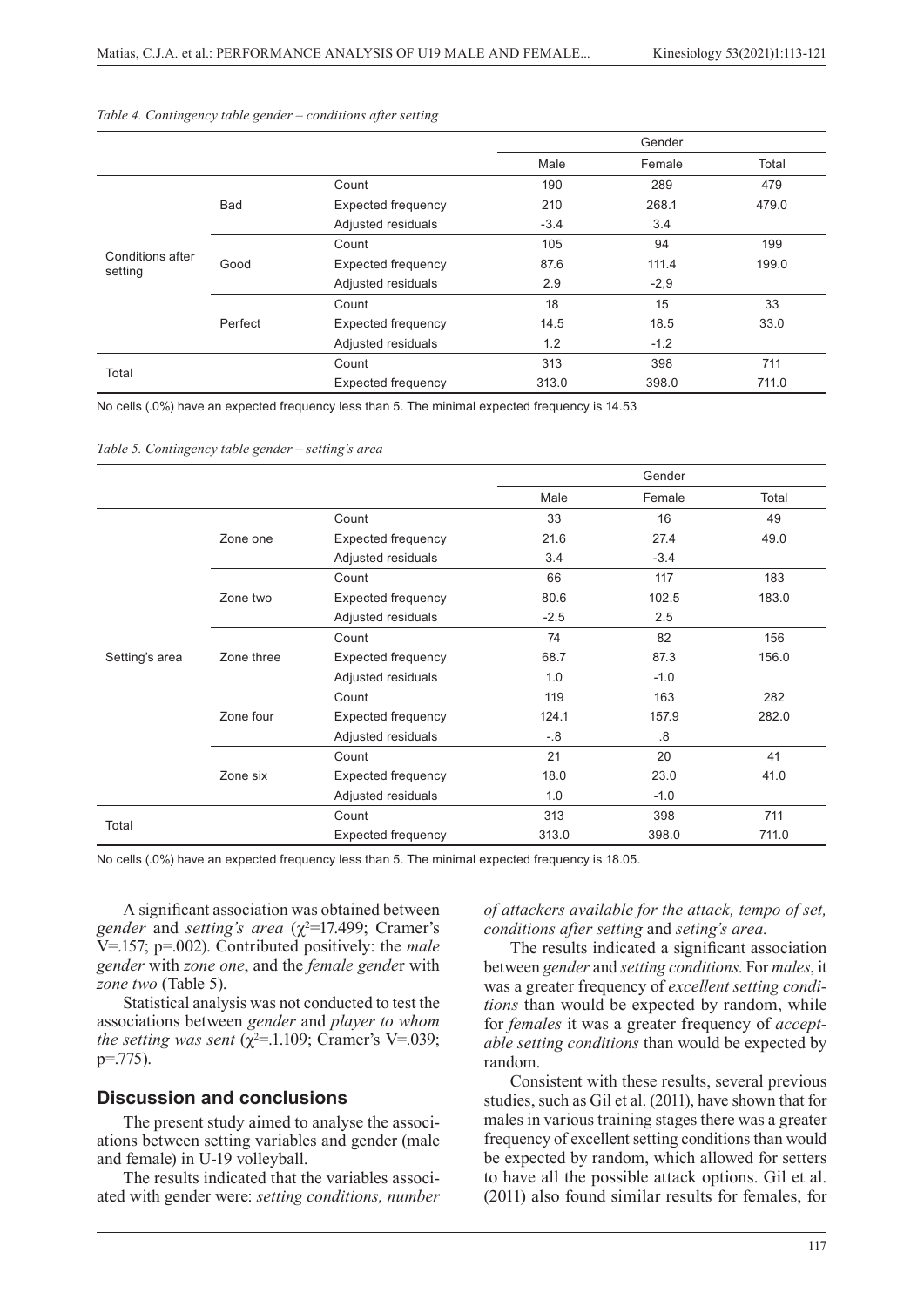whom there was a greater frequency of acceptable setting conditions as would be expected by random, and which did not allow for setters to have all the possible attack options.

Due to the specific characteristics of the game sequence in volleyball, the ball reception and setting are related (Silva, et al., 2013). It is, therefore, necessary to perform a high-quality reception (Marelić, Rešetar, & Janković, 2004; Papadimitriou, et al., 2004) to send the ball to an excellent setting area. As setting efficacy decreases when made from unacceptable areas (Afonso, et al., 2010; Barzouka, Nikolaidou, Malousaris, & Bergeles 2006), the quality of reception can be considered to determine setting efficacy (Afonso, et al., 2012; González-Silva, et al., 2016).

This implies that it is necessary to emphasize high-quality receptions targeted at excellent setting zones when training players, and specifically female players, to give setters an advantage.

For the association between *gender* and the *number of attackers available for the attack*, our results showed a significant association. For *males,*  it was a greater frequency of *four available players*  than expected by random. For *females,* it was a greater frequency of *one* or *two available players*  for the attack than expected by random.

Only a small number of studies have analysed the number of players available for the attack, and of these most have considered the availability of the middle blocker (Afonso & Mesquita, 2011; Matias & Greco, 2011a, 2011b). One investigation of elite men's volleyball (Castro, Souza, & Mesquita, 2011), aimed at identifying the performance indicators that predicted the efficacy of attack in complex II, included the number of available players for the attack as a study variable. This study showed that in this complex, two or three attackers were available to make an attack. Matias and Greco (2011a), in a study of male and female setters who were champions of the Brazilian Superliga, found that the quality of the first contact determined the use of more attackers, the use of attack tempos of different speeds, and the use of different offensive sectors of the court.

Speaking in the most general terms of performance indicators, the level of play tends to be higher in the male gender than in the female gender. The results show that setting to the back zones is more often used as an attack option in males, meaning that a greater number of players can be available to perform the attack.

The results indicated a significant association between *gender* and the *tempo of setting*. For the *male* gender, it was a greater frequency of *second tempo* than expected by random, while for the *female* gender it was a greater frequency of *third tempo* than expected by random.

Similar results were found by Costa et al. (2012), in the study which aimed to understand differences between male and female players in different game actions of young volleyball players. Here, the male players were shown to play a faster game than the female peers.

Since blockers are of a higher level in the male gender compared to the female gender (Zetou, et al., 2007), therefore, to avoid a good block formation, male players need to play quickly (Palao & Martínez, 2013), which may explain gender differences in terms of game speed.

A significant association was obtained between *gender* and *setting's outcome*. For *males,* it was a greater frequency of *a point outcome* than expected by random, while for *females*, it was a greater frequency of a *good outcome* (the attack prevents the opposing team's counterattack combination or the first tempo for the counterattack) than expected by random.

In line with our results, previous investigations have also found significant differences in the attack between men and women (João, Leite, Mesquita & Sampaio, 2010). Forthomme and Corisier (2005) showed that women performed less powerful attacks than men, which may be one of the reasons why in our study the male gender was more strongly associated with point outcome, while the female gender was not.

This finding may be due to the faster game speed in the male gender (Costa, et al., 2012). An increase in attack speed decreases the reaction time of the opposing defence (Costa, et al., 2010) and increases imbalance (Zetou, et al., 2007). The performance of fast attacks (first and second tempos) thus increases the chance of scoring a point (Costa, et al., 2010) and may well explain our results.

Finally, for the association between *gender* and the *zone to which the setting is sent*, our results showed that there was a greater frequency than expected by random of settings sent to *zone 1* for *males*, and a larger frequency than expected by random of settings sent to *zone 2* for *females.*

 Palao, Santos, and Ureña (2007) conducted a study of elite players (male and female) in which they wanted to understand attack patterns at the elite level. At the same time, these researchers studied how this affected execution and performance. The authors argued that the player who participated most in attacks was the opposite. The specific position of this player is in zone 2 when he/ she is forward and zone 1 when he/she is a defender (Gil, Moreno, M.P, Moreno, García-González, & Del Villar, 2010).

A research conducted in the girl's infant-youth category (Gouvea & Lopes, 2008) has highlighted the increase in the versatility of the opposites, and with this an increased confidence in them felt by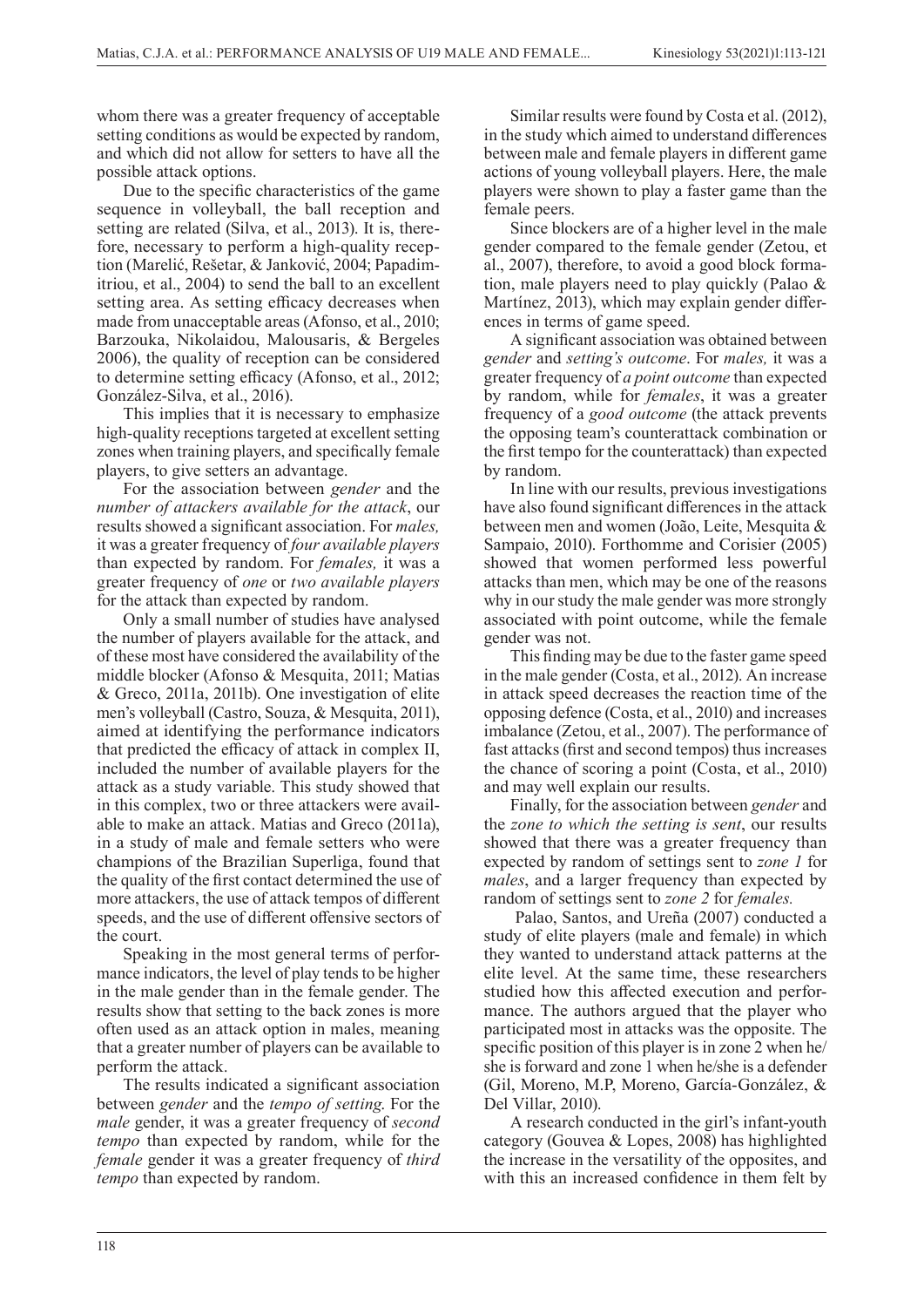setters. Additionally, previous studies of both males and females (Cesar & Mesquita, 2006; Papadimitriou, et al., 2004) show that the opposites perform well in attack.

In the Brazilian men's youth gender, we found that it was more frequent than expected randomly that: the balls reached an *excellent zone*, *four players were available for the attack*, the *conditions* for the completion of the setting were *good*, the outcome of the setting was a *point*, and the settings were sent to *zone one*. On the contrary, in the *female* gender, it was more frequent than expected randomly that: the balls reached an *acceptable zone*, that only *one* or *two players were available for the attack*, the *conditions* for the completion of the setting were *bad*, the outcome of the setting was *good* but point not scored, and the settings were sent to *zone two*.

The results confirmed differences in the behavior of the Brazilian U-19 setters that depended on their gender. These results indicate that the standard of male setters is slightly higher than that of the female setters.

This information is likely to be useful for coaches as they offer gender specific guidelines for the orientation of the training process for setting.

#### **References**

- Afonso, J., Esteves, F., Araújo, R., Thomas, L., & Mesquita, I. (2012). Tactical determinants of setting zone in elite men's volleyball. *Journal of Sports Science and Medicine, 11*, 64-70.
- Afonso, J., & Mesquita, I. (2011). Determinants of block cohesiveness and attack efficacy in highlevel women's volleyball. *European Journal of Sport Science, 11*(1), 69-75.
- Afonso, J., Mesquita, I., Marcelino, J., & Silva, J. (2010). Analysis of the setter's tactical action in high-performance women's volleyball. *Kinesiology, 42*(1), 82-89.
- Barzouka, K., Nikolaidou, M., Malousaris, G., & Bergeles, N. (2006). Performance excellence of male setters and attackers in Complex I and II on volleyball teams in the 2004 Olympic Games. *International Journal of Volleyball Research, 9*(1), 19-24.
- Bergeles, N., Barzouka, K., & Nikolaidou, M.E. (2009). Performance of male and female setters and attackers on Olympic-level volleyball teams. *International Journal of Performance Analysis of Sport, 9*, 141-148.
- Buscà, B., & Febrer, J. (2012). Temporal fight between the middle blocker and the setter in high level volleyball. *Revista Internacional de Medicina y Ciencias de la Actividad Física y el Deporte, 12*(46), 313-327.
- Castro, J., & Mesquita, I (2010). Analysis of the attack tempo determinants in volleyball's complex A study on elite male teams. *International Journal of Performance Analysis in Sport, 10*(3), 197-206.
- Castro, J., Souza, A., & Mesquita, I. (2011). Attack efficacy in volleyball: Elite male team. *Perceptual and Motor Skills, 113*(2), 395-408.
- César, B., & Mesquita, I. (2006). Caracterização do ataque do jogador oposto em função do complexo do jogo, do tempo e do efeito do ataque: estudo aplicado no voleibol feminino de elite. [Characterization of the opposite player's attack according to the Rally Phase, Attack-tempo and Effect of attack: Study applied in top level female volleyball. In Portuguese.] *Revista Brasiliera de Educacao Física e Esporte, 20*(1), 59-69.
- Coleman, J.E. (1975). *A statistical evaluation of selected volleyball techniques at the 1974 World's Volleyball Championships*. (Thesis Physical Education). Brigham: Young University.
- Costa, C., Afonso, J., Brant, E., & Mesquita, I. (2012). Differences in game patterns between male and female youth volleyball. *Kinesiology, 44*(1), 60-66.
- Costa, G.C., Castro, H., Evangelista, B., Malheiros, L., Greco, P.J., & Ugrinowitsch, H. (2017). Predicting factors of Zone 4 attack in volleyball. *Perceptual and Motor Skills, 124*(3), 621-633.
- Costa, G., Mesquita, I., Greco, P., Ferreria, N., & Moraes, J. (2010). Relación entre el tipo, tiempo y el efecto del ataque en el voleibol femenino juvenil de alto nivel de competición. [Relationship between type, time and effect of attack on high-level junior women´s volleyball in. In Spanish.] *Motricidad – European Journal of Human Movement, 24*, 121-132.
- Fernández-Echeverría, C., Mesquita, I., González-Silva, J., Claver, F., & Moreno, M.P. (2017). Match analysis within the coaching process: A critical tool to improve coach efficacy. *International Journal of Performance Analysisi of Sport, 17*(1-2), 149-163.

Fleiss, J., Levin, B., & Paik, M. (2003). *Statistical methods for rates and proportions*. New York: John Wiley & Sons.

- Forthomme, B., & Corisier, J. (2005). Factors correlated with volleyball spike velocity. *The American Journal of Sport Medicine, 33*, 52-58.
- García-de-Alcaraz, A., Ortega, E., & Palao, J.M. (2016). Effect of age group on technical-tactical performance profile of the serve in men's volleyball. *Perceptual and Motor Skills, 123*(2), 508-525.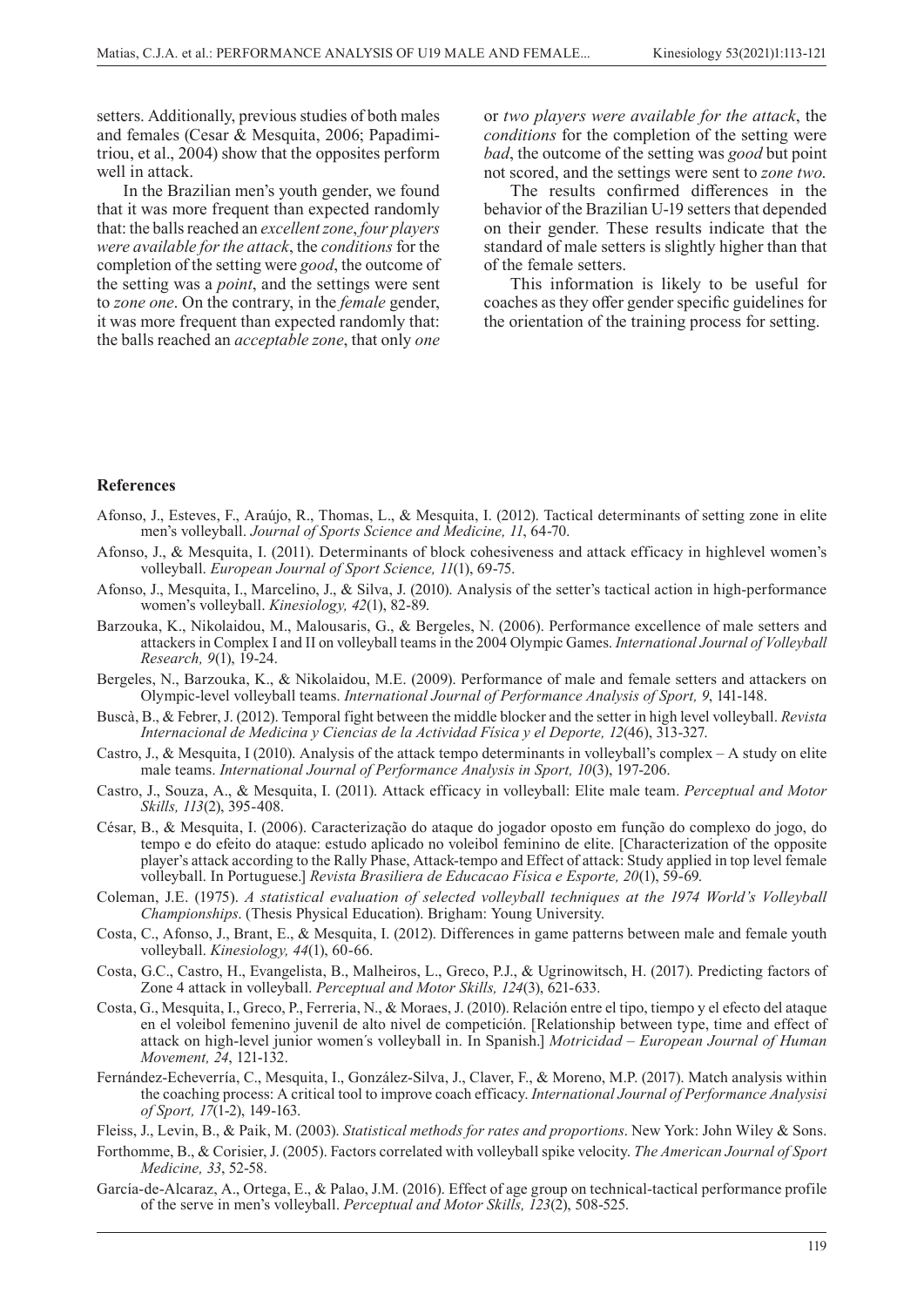- Gil, A., Claver, F., Fernández-Echeverría, C., Moreno, A., & Moreno, M.P. (2016) Análisis comparativo del saque en voleibol entre los campeonatos de España 2005-2010. [Comparative analysis of the serve in volleyball between the Spanish championshios 2005-2010. In Spanish.] *Revista Internacional de Medicina y Ciencias de la Actividad Física y el Deporte, 16*(62), 439-456.
- Gil, A., Moreno, M.P., Moreno, A., García-González, L., & Del Villar, F. (2010), Caracterización del saque de voleibol en categorías de formación atendiendo a la función del juego. [Characterization of the volleyball serve in training categories according to the function of the game. In Spanish.] *Revista Internacional de Deportes Colectivos, 6*, 37-61.
- Gil, A., Moreno, M.P., Moreno, D., García González, L., & Del Villar, F. (2011). Estudio del saque en jóvenes jugadores/ as de voleibol, considerando la eficacia y función en juego. [Study of serving volleyball players, taking into account efficacy and role play. In Spanish.] *Retos. Nuevas tendencias en Educación Física, Deporte y Recreación, 19,* 19-24.
- González-Silva, J., Fernández-Echeverría, C., Conejero, M., & Moreno, M.P. (2020). Characteristics of serve, reception and set that determine the setting efficacy in men's volleyball. *Frontiers in Psychology, 11*, 222.
- González-Silva, J., Moreno, A., Fernández-Echeverría, C., Claver, F., & Moreno, M.P. 2016). Analyses of setting efficacy in young male and female volleyball players. *Journal of Human Kinetics, 53*, 189-200.
- González-Silva, J., Moreno, A., Fernández-Echeverría, C., Claver, F., & Moreno, M.P. (2018). Variables predictoras de la colocación en el complejo de defensa en voleibol. [Variables predictors of the set in the defence complex in volleyball. In Spanish.] *Revista Internacional de Medicina y Ciencias de la Actividad Física y el Deporte.*
- Gouvea, F.L. & Lopes, M.B. (2008). Incidence do ataque no voleibol infanto-juvenil femenino. [Incidence of attack in girls' volleyball. In Portuguese.] *Movimiento & Percepçao, 9*(12), 168-183.
- João, P.V., Leite, N., Mesquita, I., & Sampaio, J. (2010). Sex differences in discriminative power of volleyball gamerelated statistics. *Perceptual and Motor Skills, 111*(3), 893-900.
- Losada, J.L., & Manolov, R. (2015). The process of basic training, applied training, maintaining the performance of an observer. *Quality and Quantity*, *49*, 339-347.
- Maia, N., & Mesquita, I. (2006). Estudo das zonas e eficácia da recepção em função do jogador recebedor no voleibol sénior feminino. [Study of the zones and effectiveness of reception according to the receiving player in women´s senior volleyball. In Portuguese.] *Revista Brasileira de Educação Física e Esportes, 20*(4), 257-270.
- Malousaris, G.G., Bergeles, N.K., Barzouka, K.G., Bayios, I.A., Nassis, G.P., & Koskolou, M.D. (2008). Somatotype, size and body composition of competitive female volleyball players. *Journal of Science and Medicine in Sport, 11*(3), 337-344.
- Marelić, N., Rešetar, T., & Janković, V. (2004). Discriminant analysis of the sets won and the sets lost by one team in A1 Italian volleyball league – A case study*. Kinesiology, 36*(1), 75-82.
- Matias, C.J.A.S., Costa, H., Lima, C.O.V., Greco, F.L., & Greco, P.J. (2005). Conhecimento tático declarativo: uma análise no campeonato brasileiro de seleções masculinas juvenis de voleibol. [Declarative tactical knowledge: An analysis in the Brazilian championships of youth volleyball teams. In Portuguese.] *Revista Mineira de Educação Física, 2,* 1-10.
- Matias C.J.A.S., & Greco P.J. (2010). A grelha do conhecimento tático-estratégico dos levantadores: estudo realizado com os campeões dos escalões de base e da Superliga de voleibol. [The grid of tactical-strategic knowledge of lifters: A study conducted with the champions of the base echelons and the volleyball Superliga. In Portuguese.] *Cuaderno de Educação Física e Esporte, 25*(3), 513-535.
- Matias C.J.A.S., & Greco P.J. (2011a). Análise da organização ofensiva dos levantadores campeões da Superliga de voleibol. [Analysis of the offensive organization of the volleyball Super league champions. In Portuguese.] *Revista Brasileira de Ciências do Esporte, 33*(4), 1007-1028.
- Matias C.J.A.S., & Greco P.J. (2011b). Conhecimento tático-estratégico dos levantadores brasileiros campeões de voleibol: da formação ao alto nível. [Tactical-strategic knowledge of Brazilian volleyball champions: From high-level training. In Portuguese.] *Revista Brasileira de Educação Física e Esporte, 24*(1), 69-78.
- Matias, C.J.A.S., & Greco, P.J. (2013). O conhecimento táctico declarative dos levantadores campeoes de voleibol. [The tactical declarative knowledge of the volleyball champions setters. In Portuguese.] *Motriz, 19*(1), 185-194.
- Mesquita, I., & Graça, A. (2002). Probing the strategic knowledge of an elite volleyball setter: A case study. *International Journal of Volleyball Research*, *5,* 6-12.
- Mesquita, I., Manso, F.D., & Palao, J.M. (2007). Defensive participation and efficacy of the libero in volleyball. *Journal of Human Movement Studies, 52*, 95-107.
- Mihalik, J.P., Libby, J.J., Battaglini, C.L., & McMurray, R.G. (2008). Comparing short-term complex and compound training programs on vertical jump height and power output. *Journal of Strength and Conditional Research, 22*(1), 47-53.
- Milistetd, M., Mesquita, I., do Nascimiento, J.V., & Sobrinho, A.P. (2009). A concepçâo de treinadores "experts" Brasileiros acerca do processo de especializaçâo funcional na formaçâo desportiva a longo prazo do jogador de voleibol. [Brazillian expert coaches' conceptions about functional specialization process in long-term sport formation of volleyball players. In Portuguese.] *Revista da Educaçâo Física/UEM*, *20*(2), 161-170.